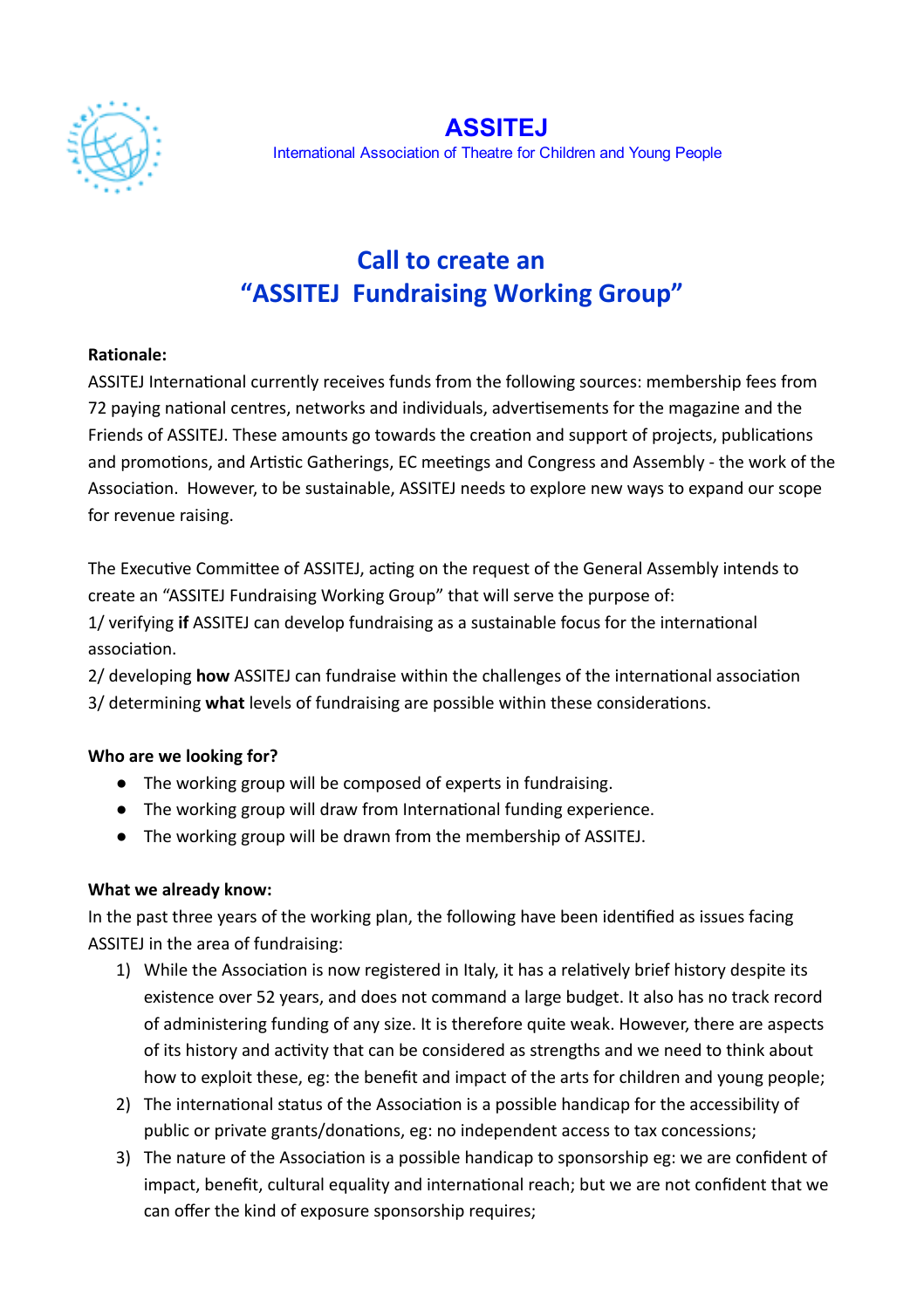

### ASSITEJ

International Association of Theatre for Children and Young People

- 4) The difficulties around a volunteer membership and what action is possible within the time required, as contrasted with the engagement of a professional fundraiser. There is a risk of separation of vision that is inherent in an outside fundraiser. There is difficulty in finding appropriate resources to pay a professional fundraiser for the necessary time, accepting also the economic risks of failure;
- 5) The difficulty in defining the goals of the fundraising in financial terms;
- 6) The difficulty in creating realistic and operative plans of fundraising in order to direct any found resources toward:
	- Sustainability and consistency: Supporting the life of the Association, particularly of the Secretary General;
	- Increased action in the field: To enable projects of the Association;
	- Advocacy : To launch and support initiatives that draw focus to the Association;
- 7) The difficulty in attempting to participate in Public Calls, eg; the EU Projects, due to the lack of capacity – human and financial;
- 8) The complexity of creating economical relationships with international institutions with aims that are close to us, eg: UNESCO, UNICEF.

These problems are so complex that the need for expertise in these considerations is vital.

### Process:

To find a way forward, the EC will be holding a one‐day Think Tank for the fundraising working group on 24 January 2018, during the Executive Committee meeting at Panoptikum in Nuremberg. Accommodation (1 night) will be covered for the participants. Unfortunately ASSITEJ doesn't have the resources to cover international transport.

The Think Tank will be an opportunity for anyone interested to explore the possibilities and possible constraints to raising funds for ASSITEJ, and will hopefully verify the feasibility of launching the "ASSITEJ Fundraising Working Group" and lay the foundations for such a group. We invite all those interested in becoming part of the ASSITEJ Fundraising Workgroup to attend this meeting, either in person, or virtually, through live streaming, skype or conference call. Those unable to attend in any way are encouraged to send in thoughts and analysis around the idea through video or a written paper.

To apply to be a part of the one‐day Think Tank (and then possibly the Fundraising Workgroup), the ASSITEJ Executive Committee request all who are interested, to send their "Letter of Intent" to the President, Yvette Hardie at president@assitej-international.org, accompanying it with a short presentation of: